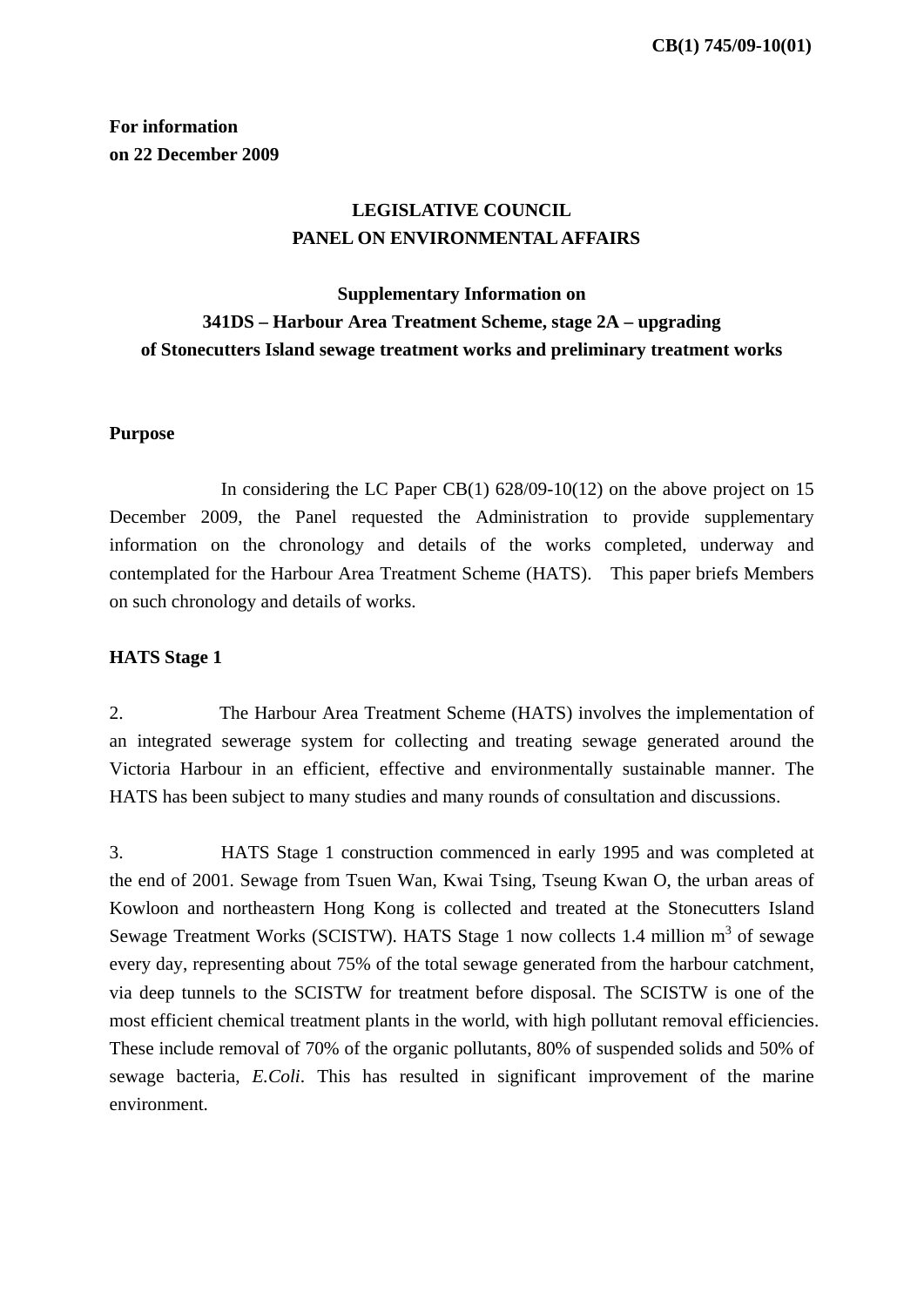#### **HATS Stage 2**

4. Following the review by an International Review Panel in 2000, the Environmental and Engineering Feasibility Assessment Studies in 2004 and the public consultation from June to November 2004, the Government has adopted a two-phase implementation strategy, dividing HATS Stage 2 into Stage 2A and Stage 2B. (The list of papers previously submitted to the Legislative Council Panel on Environment Affairs is at **Annex 1** for reference.)

5. On 25 May 2001, the Finance Committee approved \$73.6 million for upgrading **5227DS** "Trials and studies in relation to the way forward for the Harbour Area Treatment Scheme" to Category A to carry out a series of trials and studies to evaluate and select a final configuration for the remaining stages of HATS based on the options recommended by the IRP. The trials and studies were completed in June 2004. They confirmed that the recommended options were environmentally acceptable and technically feasible. The HATS Stage 2 comprises –

- (a) Stage 2A the provision of additional facilities, including the upgrading of existing preliminary treatment works (PTWs) in the harbour area catchment on the northern and south-western sides of Hong Kong Island, the construction of about 21 km of deep tunnels to convey sewage from the above PTWs to Stonecutters Island, and the upgrading of the existing SCISTW to provide chemical treatment and disinfection; and
- (b) Stage 2B the provision of biological treatment facility at a site adjacent to the existing SCISTW.

6. In April 2005, we reported to the Legislative Council Panel on Environmental Affairs (the Panel) the results of an intensive 5-month public consultation exercise (from June to November 2004) on the way forward for HATS together with the proposed implementation programme. Subsequently, another two meetings of the Panel, with deputations invited, were held to discuss the findings of the studies relating to HATS stage 2 and the 2-phase approach for the second stage. We further consulted the Panel in July 2005 on the initial funding for the time-critical elements of stage 2A, including the design of the sewage conveyance system (SCS) and the environmental impact assessment (EIA), and secured the Panel's support.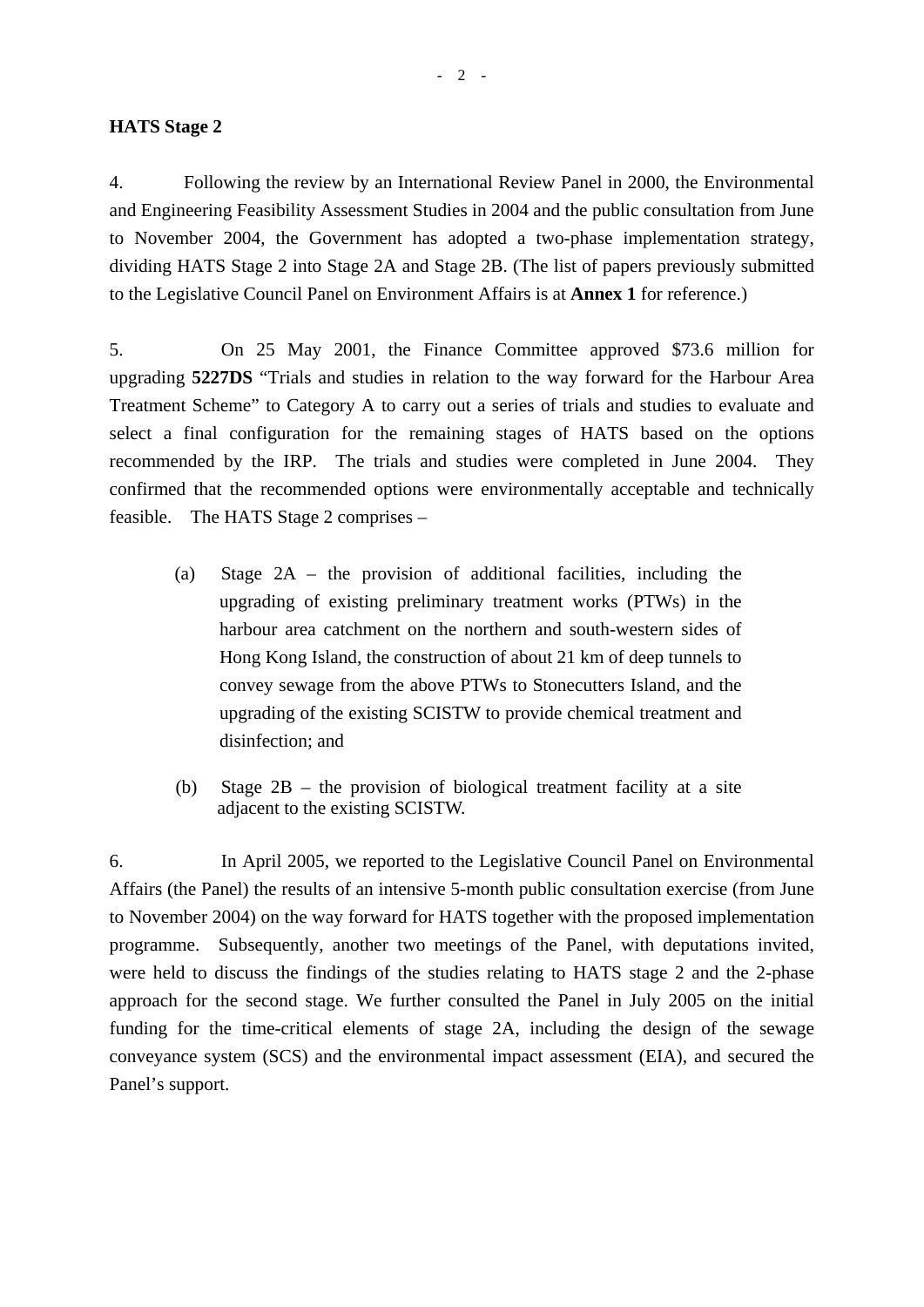#### **HATS Stage 2A**

7. In April and July 2005, we included two items under block allocation **Subhead 4100DX** "Drainage works, studies and investigations for items in Category D of the Public Works Programme" at a total cost of \$14.0 million in MOD prices, for engaging consultants to undertake the site investigations, surveys and an EIA for the advance disinfection facilities at SCISTW, and carrying out advance site investigation works for collecting ground information, in particular under the sea, so as to facilitate early planning and design of the HATS stage 2A SCS and the full scale ground investigation. The Category D items were completed in 2007.

8. In December 2005, we upgraded **238DS** "Harbour Area Treatment Scheme stage 2A – environmental impact assessment, investigations, tunnel conveyance system design" to Category A at an estimated cost of \$166.5 million in MOD prices, for carrying out the EIA study, site investigations, and preliminary planning and design of the SCS for HATS stage 2A. The works under **238DS** commenced in January 2006 and were completed in November 2009.

9. From June 2006 to July 2008, we consulted the relevant committees of the Eastern District Council, Wan Chai District Council, Central and Western District Council, Southern District Council, Sham Shui Po District Council and Kwai Tsing District Council as well as Wah Fu and Pokfulam Area Committee regarding the HATS stage 2A SCS works. During the period, we also consulted the Subcommittee on Harbour Plan Review of the Harbourfront Enhancement Committee regarding the proposed layout design of SCS facilities at Fung Mat Road, Sai Ying Pun. Members supported the proposed works in all of these meetings. In addition, the Sham Shui Po District Council and its relevant Committee were also consulted in September 2007 and July 2008 on the provision of covers to the existing sedimentation tanks at SCISTW. Members supported the early provision of these covers to mitigate the existing odour nuisances.

10. In September 2006, we upgraded **341DS** to Category B for the construction works under the HATS stage 2A. In early 2007, Members of the Panel were also provided with progress updates on HATS stage 2 during the discussion on the proposal for applying the polluter-pays principle in the provision of sewage services. In July 2007, we upgraded **351DS** "Harbour Area Treatment Scheme, stage 2A – planning and design of the upgrading works of Stonecutters Island sewage treatment works and the preliminary treatment works" to Category A at an estimated cost of \$105.6 million in MOD prices, for the planning and design of the upgrading works of SCISTW and the PTWs of HATS stage 2A. The work under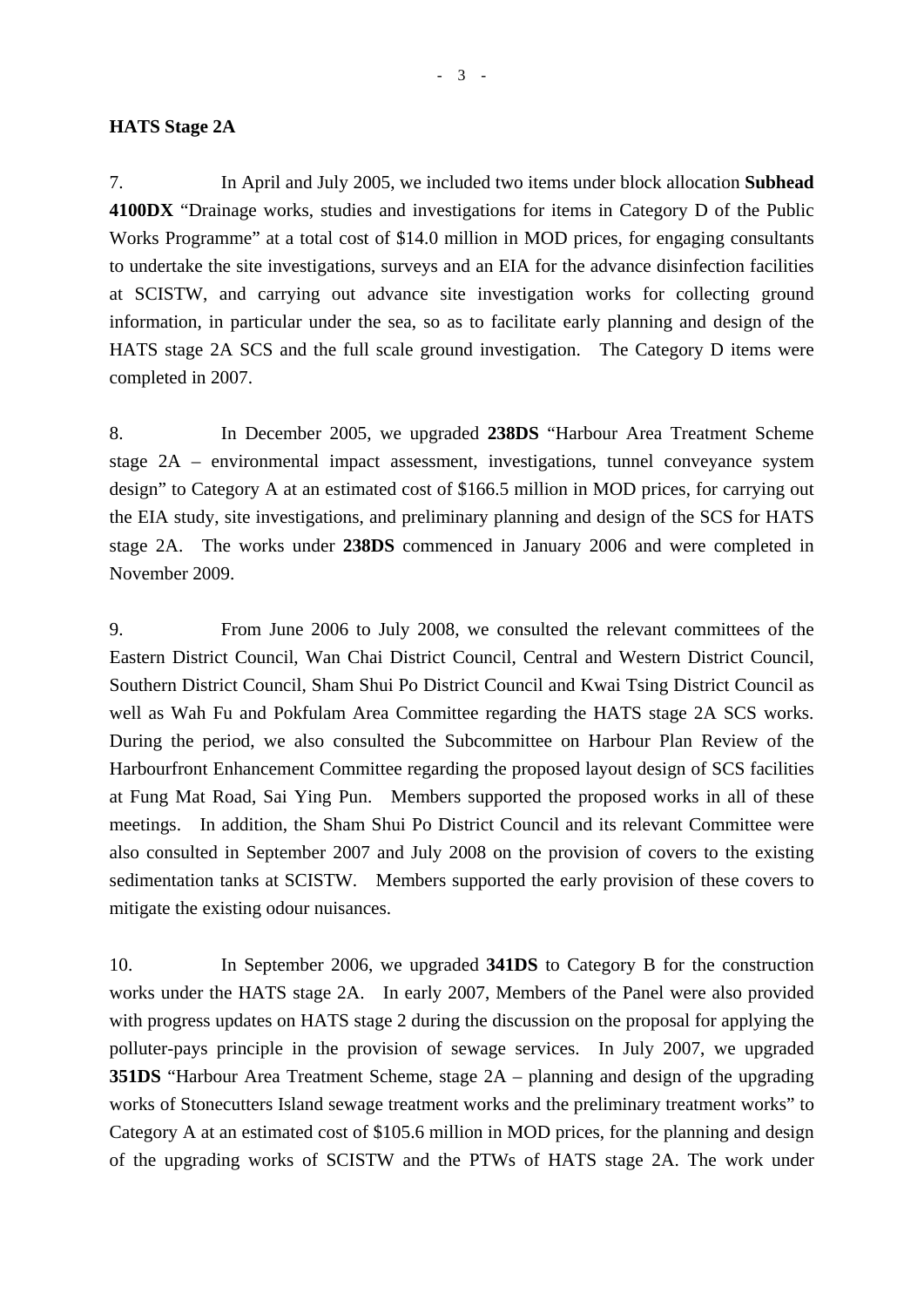**351DS** commenced in August 2007 for completion in August 2010.

11. On 31 August 2007, we gazetted the HATS stage 2A SCS works, including the effluent tunnel, under the Sewage Tunnels (Statutory Easements) Ordinance (Cap. 438) and did not receive any objection. The HATS stage 2A tunneling works were subsequently authorized on 7 November 2008.

12. In August and September 2007, we consulted the relevant committees of the Kwai Tsing District Council, the Tsuen Wan District Council, and the Sham Shui Po District Council on the proposed advance disinfection facilities at SCISTW. They all had no objection to the proposed works.

13. On 26 November 2007, we consulted the Panel on the proposed advance disinfection facilities at SCISTW. Members raised no objection to our plan to submit the funding proposal to the Public Works Subcommittee.

14. In January 2008, we upgraded **352DS** "Harbour Area Treatment Scheme, stage 2A – construction of advance disinfection facilities at Stonecutters Island sewage treatment works" to Category A at an estimated cost of \$109.9 million in MOD prices, for the construction of the advance disinfection facilities at SCISTW. In April 2008, an increase in the approved project estimate by \$9.8 million to \$119.7 million in MOD prices for **352DS** was approved for covering the increased cost for the construction of the advance disinfection facilities as a result of the high tender prices which were not foreseen at the time of preparing the estimate for the project. The works under **352DS** commenced in April 2008 and were substantially completed in December 2009.

15. In September 2008, we included an item under block allocation **Subhead 4100DX** "Drainage works, studies and investigations for items in Category D of the Public Works Programme" at an estimated cost of \$0.8 million in MOD prices, for engaging consultants to conduct the tendering exercise for the construction contracts under the project. The Category D item commenced in December 2008 and was completed in September 2009.

16. On 18 September 2008, we consulted the EIA Subcommittee of the Advisory Council on the Environment (ACE) on the Stage 2A EIA report. No comment was received and the EIA report was approved under the EIAO on 30 October 2008. The EIA report concluded that HATS stage 2A will significantly reduce the pollution loads being discharged into Victoria Harbour and improve the water quality of the harbour. The report further confirmed that with the implementation of the recommended mitigation measures, the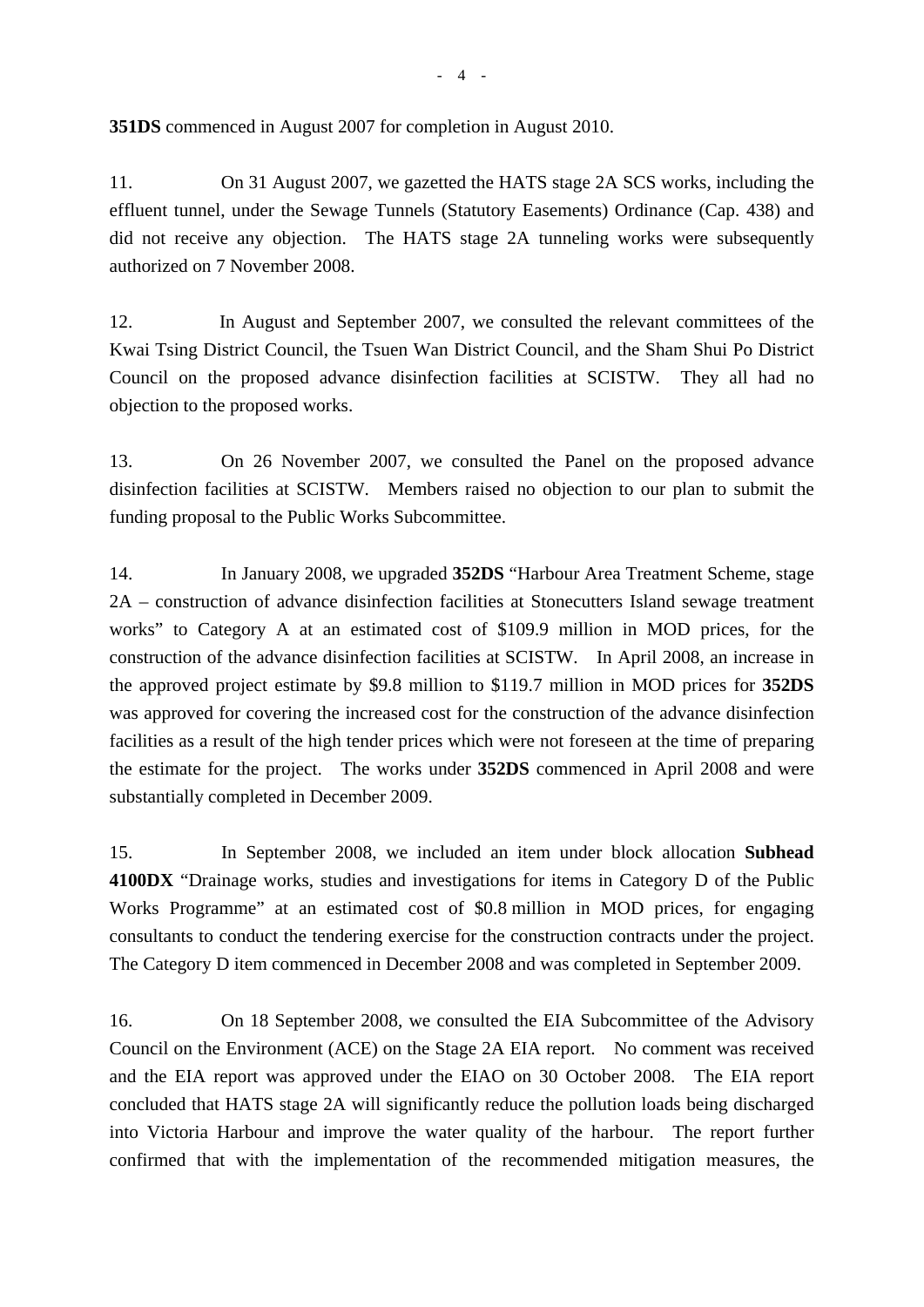environmental impacts of the proposed works can be controlled to within the standards and guidelines under the EIAO and the Technical Memorandum on the EIA Process. We obtained the Environmental Permit for HATS stage 2A on 19 November 2008.

### *Upgrade part of 341DS to Category A*

17. On 15 December 2008, we consulted the Panel on the proposed SCS works and advance works at SCISTW under **341DS**. Members raised no objection to our submission of the funding proposal for the above works to the Public Works Subcommittee.

18. During the  $1<sup>st</sup>$  quarter of 2009, we consulted the relevant committees under seven District Councils (DCs), namely Central and Western DC, Eastern DC, Kwai Tsing DC, Sham Shui Po DC, Wan Chai DC, Southern DC and Tsuen Wan DC regarding the proposed expansion and upgrading works at SCISTW and PTWs. We also consulted the Subcommittee on Harbour Plan Review of the Harbourfront Enhancement Committee regarding the proposed layout design of PTW upgrading works at Wanchai East and Central in March 2009. They all had no objection to the proposed works.

19. In June 2009, we upgraded part of **341DS** to Category A as **369DS** "Harbour Area Treatment Scheme, stage 2A – construction of the sewage conveyance system and advance works for upgrading of Stonecutters Island sewage treatment works" at an estimated cost of \$9,286.5 million in MOD prices, for the construction of sewage conveyance system and the advance preparation works for the expansion and upgrading of SCISTW as well as the provision of covers and deodourization facilities to the existing sedimentation tanks at SCISTW. The construction works commenced in July 2009 for completion in September 2014.

### *Upgrade the remaining part of 341DS to Category A*

20. We now propose to upgrade the remaining part of **341DS** to Category A at an estimated cost of \$7,930 million in money-of-the-day (MOD) prices for the expansion and upgrading of SCISTW to increase its treatment capacity and the upgrading of eight PTWs on Hong Kong Island under HATS stage 2A.

21. We need to commence construction of the proposed expansion and upgrading works at SCISTW and PTWs by mid 2010. The timely commencement will minimize any interfacing problems between the works of **341DS** and the construction of SCS and the advance preparation works under **369DS**, hence allowing HATS stage 2A to proceed more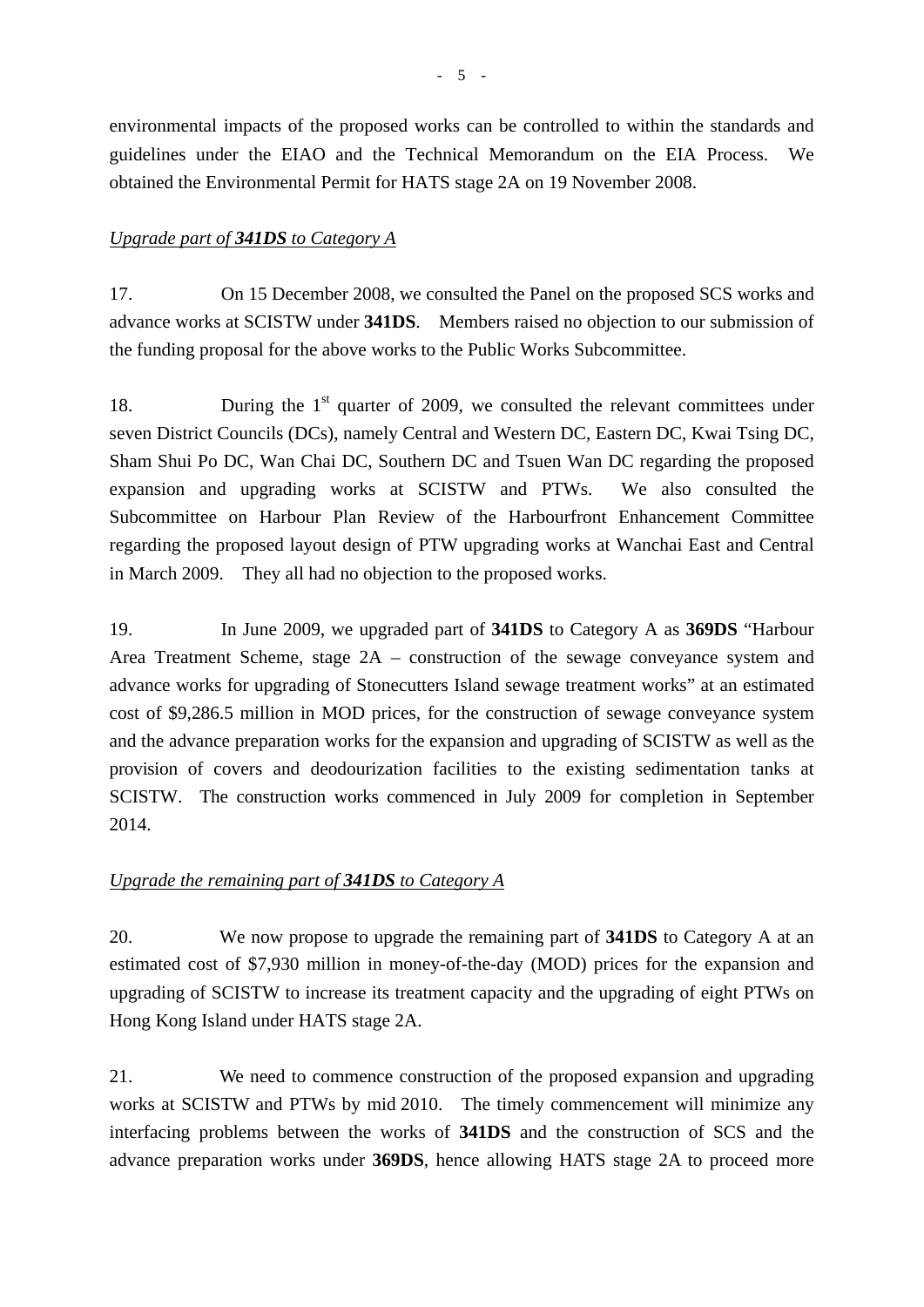smoothly and help achieve the target commissioning timeframe of end 2014.

22. For easy reference, the summary of the consultation activities undertaken for HATS Stage 2A since June 2004 is at **Annex 2**.

### **HATS Stage 2B**

23. HATS Stage 2B will provide biological treatment to all harbour area sewage on an adjacent site to the SCISTW so as to secure long term protection of the harbour's water quality. The site identified for the biological treatment plant under Stage 2B is proposed to be co-used with other uses aboveground, with the treatment plant located mainly underground. On 25 September 2009, we submitted an application under the Town Planning Ordinance for amendments to an approved Stonecutters Island Outline Zoning Plan to facilitate land reserve for the development of a proposed underground biological treatment plant under Stage 2B. We are now in the process of going through the necessary rezoning process in order to secure the reservation of the land. The timing of the implementation of HATS Stage 2B will be decided based upon the results of a review of water quality trends as well as the population and sewage flow build-up to be conducted in 2010-11.

#### **Conclusion**

24. With the support of Legislative Council and the public, the Administration has taken forward all aspects of works related to HATS Stage 2 generally as planned. With Members' further support of our present proposal for upgrading the remaining and last part of the HATS Stage 2A, the Administration will be able to deliver HATS Stage 2A by the end of 2014 and bring early water quality improvement to Victoria Harbour. About  $450,000 \text{ m}^3$  of sewage from Hong Kong Island currently not handled by HATS Stage 1 will be collected and treated at the expanded SCISTW. The public will then be able to enjoy the many benefits associated with HATS Stage 2A and a cleaner and healthier Victoria Harbour.

## **Environmental Protection Department Drainage Services Department December 2009**

#### **Attachments**

| <b>Annex 1</b> | List of papers relating to HATS previously submitted to the Legislative   |
|----------------|---------------------------------------------------------------------------|
|                | <b>Council Panel on Environmental Affairs</b>                             |
| <b>Annex 2</b> | <b>Consultation Activities for Harbour Area Treatment Scheme Stage 2A</b> |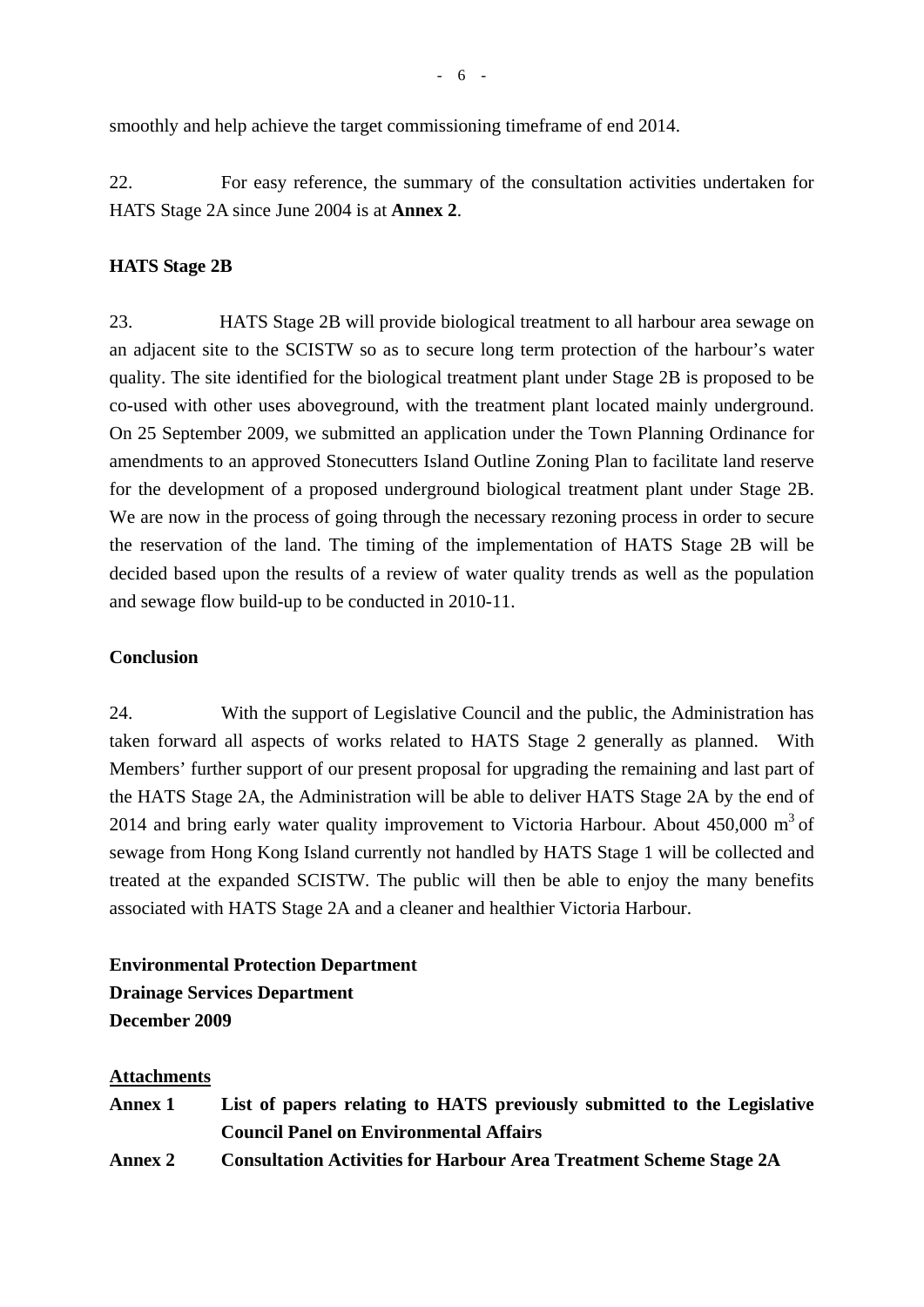# **List of papers relating to HATS previously submitted to the Legislative Council Panel on Environmental Affairs**

Information papers provided by the Administration for the EA Panel meetings on 28 June and 7 July 2004 Way Forward for the HATS Stage 2 http://www.legco.gov.hk/yr04-05/english/panels/ea/papers/ea1118cb1-2215-6-e.pdf Findings of Trials and Studies Relating to the HATS Stage 2 http://www.legco.gov.hk/yr04-05/english/panels/ea/papers/ea1118cb1-2215-7-e.pdf Consultation document for the HATS Stage 2 http://www.legco.gov.hk/yr03-04/chinese/panels/ea/papers/ea0628cb1-2215-8-ce.pdf Information papers provided by the Administration for the EA Panel meeting on 18 November 2004 http://www.legco.gov.hk/yr04-05/english/panels/ea/papers/ea1118cb1-225-7-e.pdf Supplementary technical notes and Consultation document for the HATS Stage 2 http://www.legco.gov.hk/yr04-05/chinese/panels/ea/papers/ea1118cb1-247-3-ce.pdf LegCo Brief provided by the Administration for the EA Panel meeting on 25 April 2005 http://www.legco.gov.hk/yr04-05/english/panels/ea/papers/ea0425cb1-legcobrief-e.pdf Information papers provided by the Administration for the EA Panel meeting on 5 July 2005 http://www.legco.gov.hk/yr04-05/english/panels/ea/papers/ea0705cb1-1851-9-e.pdf Information papers provided by the Administration for the EA Panel meeting on 22 January 2007 http://www.legco.gov.hk/yr06-07/english/panels/ea/papers/ea0122cb1-742-10-e.pdf Follow-up paper provided by the Administration http://www.legco.gov.hk/yr06-07/english/panels/ea/papers/ea0122cb1-1199-e.pdf Information papers provided by the Administration for the EA Panel meetings on 26 November 2007 http://www.legco.gov.hk/yr07-08/english/panels/ea/papers/ea1126cb1-283-7-e.pdf Follow-up paper provided by the Administration http://www.legco.gov.hk/yr07-08/english/panels/ea/papers/ea1126cb1-422-1-e.pdf Information papers provided by the Administration for the EA Panel meetings on 15

December 2008

http://www.legco.gov.hk/yr08-09/english/panels/ea/papers/ea1215cb1-363-5-e.pdf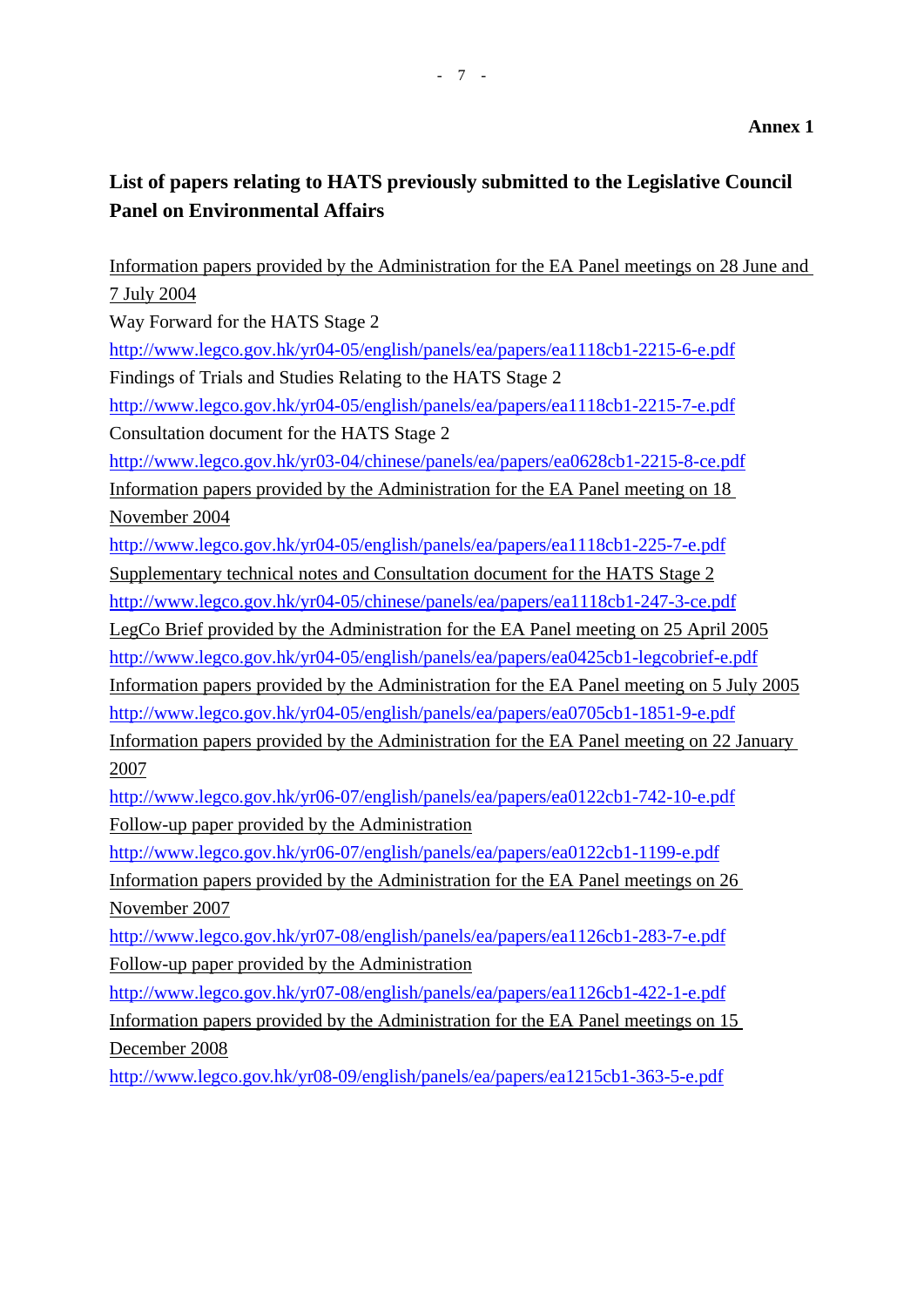# **Consultation Activities for Harbour Area Treatment Scheme Stage 2A**

## **Consultation Activities during the 2004 Consultation**

| Date         | <b>Event</b>                                                      |
|--------------|-------------------------------------------------------------------|
| 21 Jun. 2004 | <b>Announcement of Public Consultation</b>                        |
| 28 Jun. 2004 | Meeting with the Environmental Affairs Panel of the Legislative   |
|              | Council (LegCo EA Panel)                                          |
| 7 Jul. 2004  | Special meeting with the LegCo EA Panel                           |
| 12 Jul. 2004 | Meeting with the Advisory Council on the Environment (ACE)        |
| 13 Jul. 2004 | Meeting with the Sham Shui Po District Council (DC)               |
| 15 Jul. 2004 | Meeting with DC Chairmen and Vice-Chairmen                        |
| 15 Jul. 2004 | Meeting with the Central and Western DC                           |
| 17 Jul. 2004 | First in-depth technical briefing for green groups, academics and |
|              | professional bodies                                               |
| 19 Jul. 2004 | Second in-depth technical briefing for green groups, academics    |
|              | and professional bodies                                           |
| 20 Jul. 2004 | Meeting with the Wan Chai DC                                      |
| 21 Jul. 2004 | Meeting with DC Members                                           |
| 21 Jul. 2004 | Kick-off Ceremony of the Public Education and Roving              |
|              | Exhibitions                                                       |
| 22 Jul. 2004 | Meeting with the Tsuen Wan Rural Area Committee                   |
| 27 Jul. 2004 | Meeting with the Tsuen Wan DC                                     |
| 29 Jul. 2004 | Meeting with the Aquaculture Subcommittee of the Advisory         |
|              | Committee on Agriculture & Fisheries                              |
| 24 Aug. 2004 | Meeting with the Capture Fisheries Subcommittee of the Advisory   |
|              | Committee on Agriculture & Fisheries                              |
| 31 Aug. 2004 | Meeting with the Wong Tai Sin DC                                  |
| 6 Sep. 2004  | ACE Meeting - Public Forum on HATS Stage 2                        |
| 16 Sep. 2004 | Meeting with the Environment and Hygiene Committee of the         |
|              | Eastern DC                                                        |
| 17 Sep. 2004 | Meeting with the Food, Environment, Hygiene and Works             |
|              | Committee of the Central & Western DC                             |
| 18 Sep. 2004 | Site visit to Stonecutters Island Sewage Treatment Works          |
|              | (SCISTW) by Eastern, Sham Shui Po, Islands and Tsuen Wan DC       |
|              | members                                                           |
| 24 Sep. 2004 | HATS seminars for the Environmental Protection Ambassador         |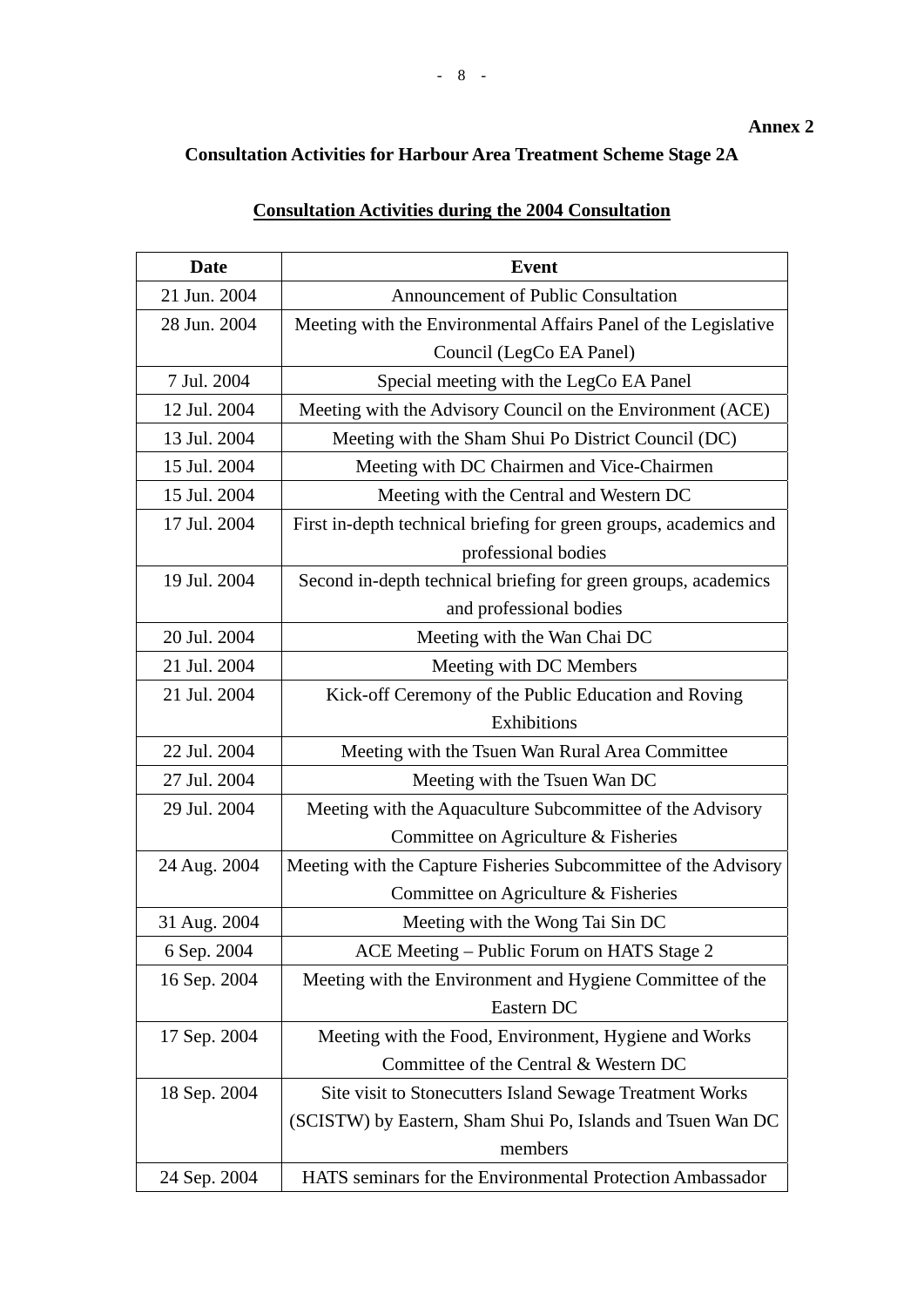|                  | <b>Scheme for Property Management</b>                           |
|------------------|-----------------------------------------------------------------|
| 25 Sep. 2004     | Site visit to SCISTW by members of the Wan Chai DC              |
| 27 Sep. 2004     | Meeting with the Environment and Hygiene Committee of the       |
|                  | Southern DC                                                     |
| 28 Sep. 2004     | Briefing to the British Chamber of Commerce                     |
| Jul. - Oct. 2004 | Public Education and Roving Exhibitions: Date Location Function |
| 21-22 Jul. 2004  | Ocean Terminal Kick Off Ceremony and Exhibition                 |
| 31 Jul. - 1 Aug. | Olympian City II Large Scale Road Show                          |
| 2004             |                                                                 |
| 11-13 Aug. 2004  | Ferry Pier at Central Exhibition                                |
| 21-22 Aug. 2004  | World Trade Centre Exhibition                                   |
| 4-5 Sep. 2004    | Marina Square Exhibition                                        |
| 12 Sep. 2004     | The Westwood Road Show                                          |
| 26 Sep. 2004     | Cityplaza Road Show                                             |
| 29 Sep. 2004     | Tsuen Wan Plaza Road Show                                       |
| 12-19 Oct. 2004  | <b>Central Library Exhibition</b>                               |
| 9 Oct. 2004      | Open forum on HATS by the Hong Kong Institution of Engineers    |
|                  | (HKIE) and the Chartered Institution of Water and Environmental |
|                  | Management, Hong Kong (CIWEM)                                   |
| 15 Oct. 2004     | Site visit to SCISTW by members of the Southern DC              |
| 18 Oct. 2004     | Meeting with the Canadian Chamber of Commerce                   |
| 21 Oct. 2004     | Meeting with the Conservancy Association                        |
| 25 Oct. 2004     | Meeting with the Federation of Hong Kong Industries             |
| 26 Oct. 2004     | Meeting with the Society for Protection of the Harbour          |
| 26 Oct. 2004     | Meeting with the Hong Kong Waste Management Association         |
| 27 Oct. 2004     | HATS seminars for Environmental Protection Ambassador Scheme    |
|                  | for Property Management                                         |
| 28 Oct. 2004     | Meeting with the Business Environment Council                   |
| 28 Oct. 2004     | Meeting with the Citizen Envisioning Harbour                    |
| 29 Oct. 2004     | Meeting with the World Wide Fund for Nature Hong Kong           |
| 29 Oct. 2004     | Meeting with the Hong Kong Tunnelling Society                   |
| 1 Nov. 2004      | Meeting with the Hong Kong Institute of Architects              |
| 2 Nov. 2004      | Site visit to SCISTW by DC Chairmen and vice-chairmen           |
| 3 Nov. 2004      | Meeting with the Hong Kong Institute of Environmental Impact    |
|                  | Assessment                                                      |
| 4 Nov. 2004      | Meeting with the Harbour-front Enhancement Committee            |
| 6 Nov. 2004      | Public hearing                                                  |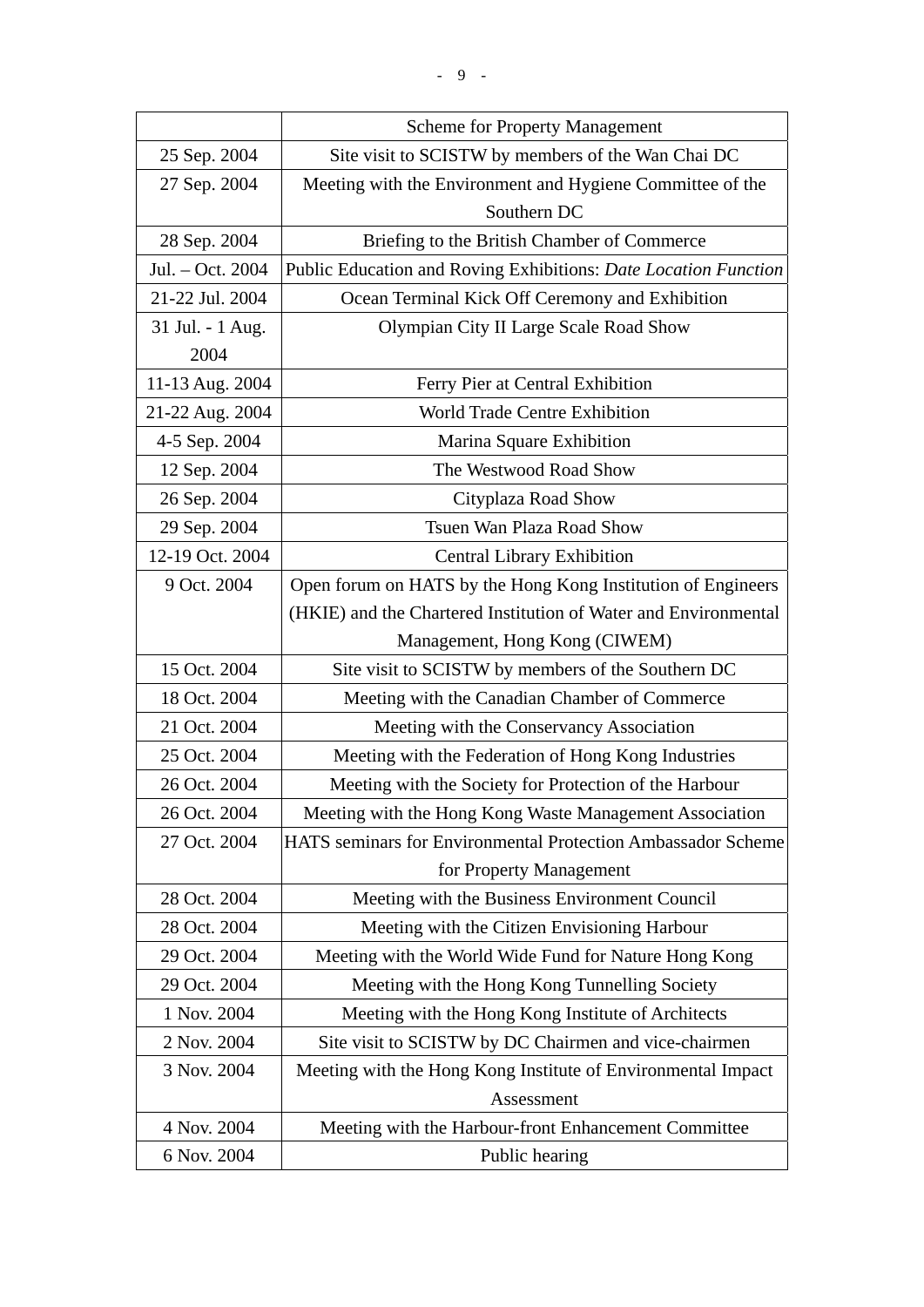| 8 Nov. 2004  | Meeting with the ACE                                        |
|--------------|-------------------------------------------------------------|
| 9 Nov. 2004  | Follow-up meeting for the Open forum on HATS for HKIE $\&$  |
|              | CIWEM held on 9 Oct 2004                                    |
| 13 Nov. 2004 | Site visit to SCISTW by Central & Western DC Members        |
| 18 Nov. 2004 | Meeting with the LegCo EA Panel                             |
| 16 Dec. 2004 | Meeting with the Environmental Committee, Hong Kong General |
|              | <b>Chamber of Commerce</b>                                  |

## **Consultation Activities for Advance Disinfection Facilities**

| <b>Date</b>  | <b>Event</b>                                                   |
|--------------|----------------------------------------------------------------|
| 1 Dec. 2005  | Discussion forum with academics and professional institutions  |
|              | Hong Kong Institution of Engineers                             |
|              | Hong Kong Institute of Environmental Impact Assessment         |
|              | Chartered Institution of Water and Environmental Management    |
|              | University of Hong Kong                                        |
|              | Hong Kong University of Science and Technology                 |
|              | Hong Kong Institute of Vocational Education                    |
|              | Marine Biological Association of Hong Kong                     |
| 5 Dec. 2005  | Meeting with Green Peace                                       |
| 5 Dec. 2005  | Meeting with Hong Kong Marine Conservation Society             |
| 5 Dec. 2005  | Meeting with Worldwide Fund for Nature Hong Kong               |
| 7 Dec. 2005  | Meeting with Green Power                                       |
| 15 Dec. 2005 | Meeting with Hong Kong Conservancy Association                 |
| 2 Mar. 2006  | Discussion forum with green groups, academics and professional |
|              | institutions                                                   |
|              | Green Power/ Open University of Hong Kong                      |
|              | Worldwide Fund for Nature Hong Kong                            |
|              | Hong Kong Institution of Engineers                             |
|              | Hong Kong Institute of Environmental Impact Assessment         |
|              | Chartered Institution of Water and Environmental Management    |
|              | University of Hong Kong                                        |
|              | Hong Kong University of Science and Technology                 |
| 11 May 2006  | Meeting with Earthcare                                         |
| 25 Jul. 2006 | Meeting with Hong Kong Marine Conservation Society             |
| 12 Oct. 2006 | Discussion forum with green groups, academics and professional |
|              | institutions                                                   |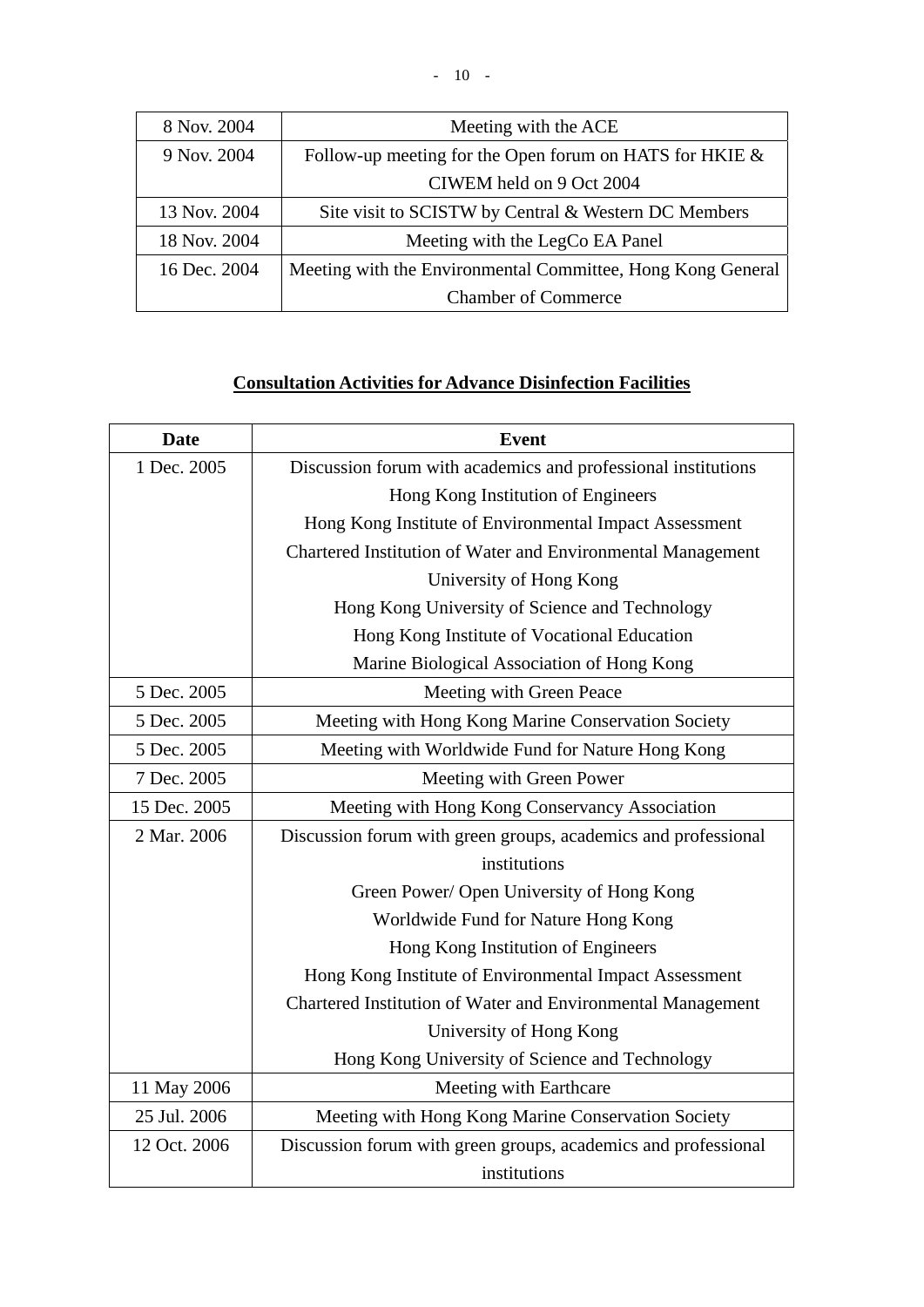|                   | Hong Kong Institution of Engineers                               |
|-------------------|------------------------------------------------------------------|
|                   | Hong Kong Institute of Environmental Impact Assessment           |
|                   | Hong Kong Project Management Exchange Centre Limited             |
|                   | Chartered Institution of Water and Environmental Management      |
|                   | University of Hong Kong                                          |
|                   | Hong Kong University of Science and Technology                   |
|                   | Hong Kong Conservancy Association                                |
|                   | <b>Green Power</b>                                               |
|                   | World Wide Fund for Nature Hong Kong                             |
| 4 Nov. 2006       | Meeting with Prof. Joseph Lee of the University of Hong Kong     |
| 30 Jan. 2007      | Meeting with the Tsuen Wan DC by DDS                             |
| 13 Feb. 2007      | Meeting with the Sham Shui Po DC by DDS                          |
| 16 Aug. $-14$ Sep | Public Inspection period under the EIA Ordinance                 |
| 2007              |                                                                  |
| 21 Aug. 2007      | Meeting with Planning and Environmental Hygiene Committee of the |
|                   | Kwai Tsing DC                                                    |
| 22 Aug. 2007      | Discussion forum with green groups, academics and professional   |
|                   | institutions                                                     |
|                   | Hong Kong Institution of Engineers                               |
|                   | Hong Kong Institute of Environmental Impact Assessment           |
|                   | Hong Kong Project Management Exchange Centre Limited             |
|                   | Chartered Institution of Water and Environmental Management      |
|                   | University of Hong Kong                                          |
|                   | Hong Kong University of Science and Technology                   |
|                   | Green Power                                                      |
|                   | World Wide Fund for Nature Hong Kong                             |
| 6 Sep. 2007       | Meeting with Environment and Food Committee of the Sham Shui Po  |
|                   | DC                                                               |
| 6 Sep. 2007       | Meeting with Environment and Health Affairs Committee of the     |
|                   | Tsuen Wan DC                                                     |
| 17 Sep. 2007      | ACE's EIA Sub-committee Meeting for ADF EIA                      |
| 28 Sep. 2007      | Meeting with Sham Shui Po DC                                     |
| 15 Oct. 2007      | <b>ACE Meeting for ADF EIA</b>                                   |
| 26 Nov. 2007      | Meeting with LegCo EA Panel                                      |
|                   |                                                                  |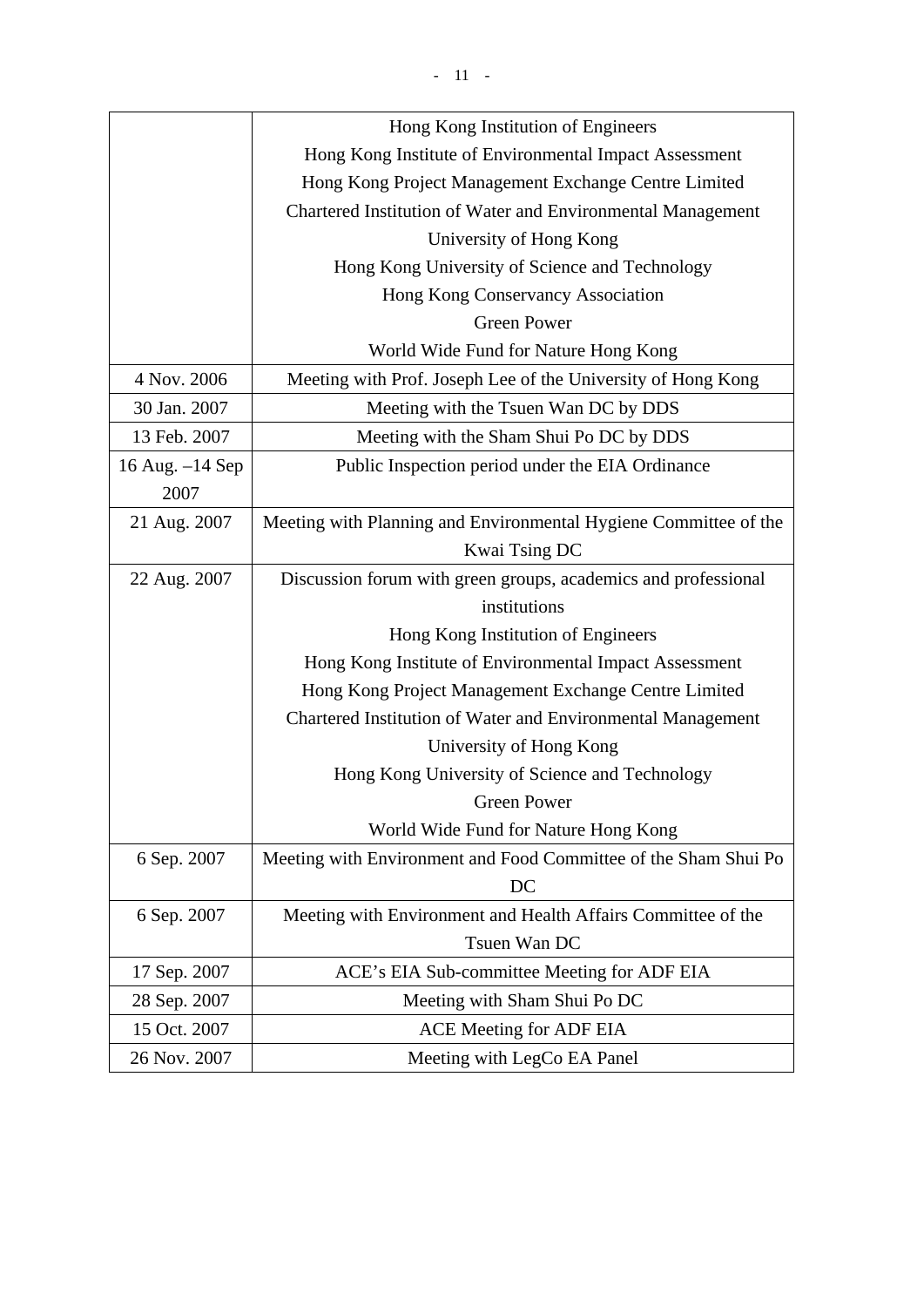## **Consultation Activities for Stage 2A main works**

| <b>Date</b>  | <b>Event</b>                                                        |
|--------------|---------------------------------------------------------------------|
| 8 Jun. 2006  | Meeting with Food, Environment, Hygiene & Works Committee of        |
|              | the Central and Western DC on sewage conveyance system (SCS)        |
|              | works                                                               |
| 12 Jul. 2006 | Meeting with the Subcommittee on Harbour Plan Review of the         |
|              | Harbour-front Enhancement Committee on SCS works                    |
| 11 Dec. 2006 | Meeting with Planning, Works and Housing Committee (PWHC) of        |
|              | the Southern DC on SCS works                                        |
| 14 Dec. 2006 | Meeting with Works and Development Committee (WDC) of the           |
|              | Eastern DC on SCS works                                             |
| 19 Dec. 2006 | Meeting with Planning and Environmental Hygiene Committee of the    |
|              | Kwai Tsing DC on SCS works                                          |
| 11 Jan. 2007 | Meeting with Environment and Food Committee of the Sham Shui Po     |
|              | DC on SCS works                                                     |
| 18 Jan. 2007 | Meeting with Food, Environment, Hygiene & Works Committee of        |
|              | the Central & Western DC on SCS works                               |
| 23 Jan. 2007 | Meeting with Planning, Transport and Environmental Protection       |
|              | Committee of the Wan Chai DC on SCS works                           |
| 27 Feb. 2007 | Discussion forum with green groups, academics and professional      |
|              | institutions on Stage 2A EIA                                        |
| 22 Mar. 2007 | Meeting with Wah Pok Area Committee of the Southern District on     |
|              | <b>SCS</b> works                                                    |
| 16 Apr. 2007 | Meeting with Planning, Works and Housing Committee of the           |
|              | Southern DC on SCS works                                            |
| 28 May 2007  | Meeting with LegCo EA Panel on seeking funding for planning and     |
|              | design of plant upgrading works                                     |
| 6 Sep. 2007  | Meeting with Environment and Food Committee of the Sham Shui Po     |
|              | DC on provision of covers to existing sedimentation tanks at SCISTW |
| 28 Sep. 2007 | Meeting with Sham Shui Po DC on provision of covers to existing     |
|              | sedimentation tanks at SCISTW                                       |
| 18 Jan. 2008 | Discussion forum with green groups, academics and professional      |
|              | institutions on Stage 2A EIA                                        |
| 22 May 2008  | Meeting with Environment and Hygiene Committee of the Sham Shui     |
|              | Po DC on SCS works                                                  |
| 22 May 2008  | Meeting with Food, Environment, Hygiene and Works Committee of      |
|              | the Central and Western DC on SCS works                             |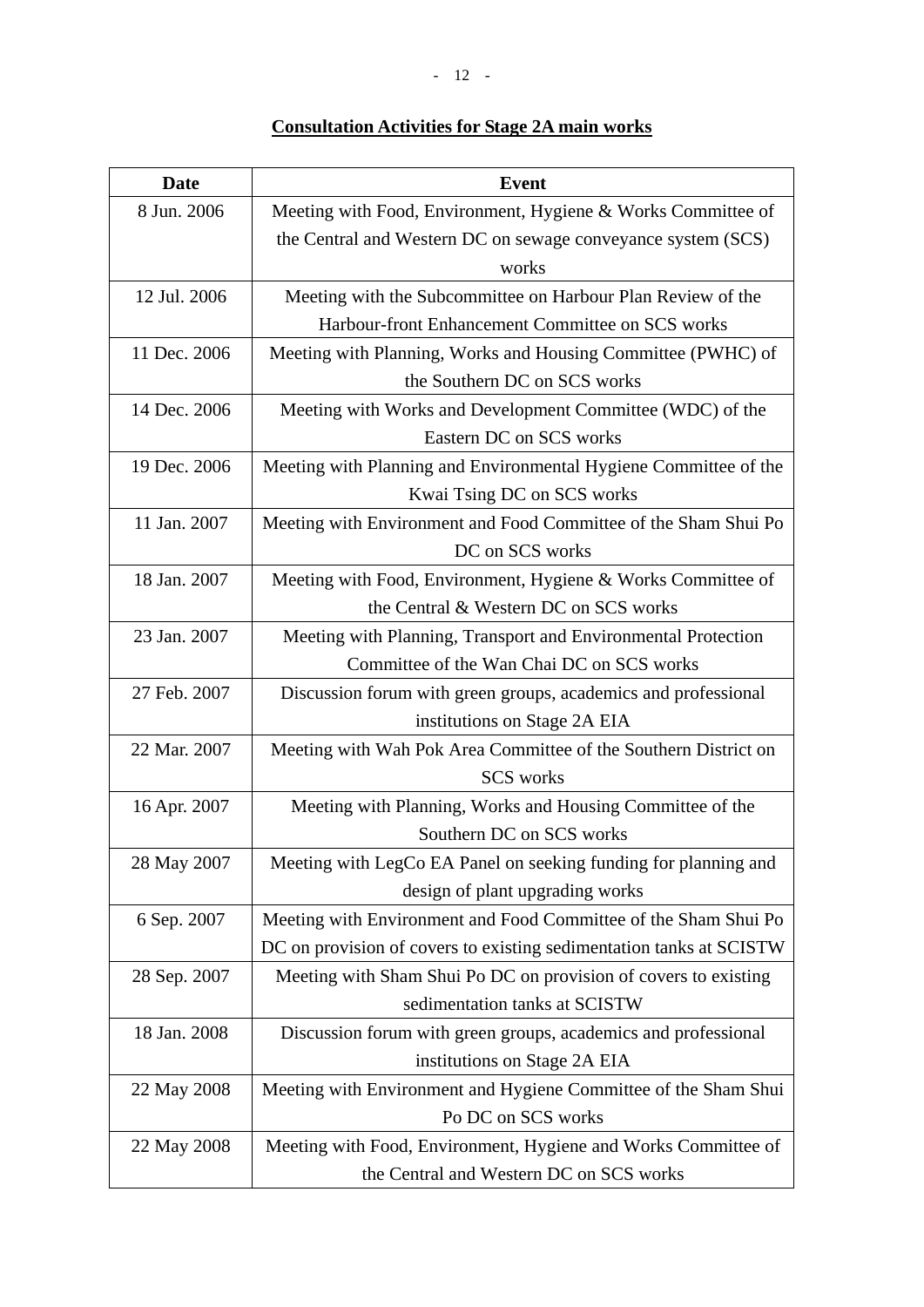| 27 May 2008  | Meeting with Development, Planning and Transport Committee of the   |
|--------------|---------------------------------------------------------------------|
|              | Wan Chai DC on SCS works                                            |
| 2 Jun. 2008  | Meeting with District Development and Environment Committee of      |
|              | the Southern DC on SCS works                                        |
| 10 Jun. 2008 | Meeting with Community Affairs Committee of the Kwai Tsing DC       |
|              | on SCS works                                                        |
| 3 Jul. 2008  | Meeting with Planning, Works and Housing Committee of the Eastern   |
|              | DC on SCS works                                                     |
| 24 Jul. 2008 | Meeting with Environment and Hygiene Committee of the Sham Shui     |
|              | Po DC on provision of covers to existing sedimentation tanks at     |
|              | <b>SCISTW</b>                                                       |
| 28 Jul. 2008 | Meeting with Subcommittee on Harbour Plan Review of the             |
|              | Harbour-front Enhancement Committee on SCS works                    |
| 18 Sep. 2008 | ACE's EIA Sub-committee Meeting for Stage 2A EIA                    |
| 8 Oct. 2008  | ACE Meeting on Stage 2A EIA                                         |
| 15 Jan. 2009 | Meeting with Food, Environment, Hygiene and Works Committee of      |
|              | the Central and Western DC on construction of plant upgrading works |
| 15 Jan. 2009 | Meeting with Planning, Works and Housing Committee of the Eastern   |
|              | DC on construction of plant upgrading works                         |
| 10 Feb. 2009 | Meeting with Community Affairs Committee of the Kwai Tsing DC       |
|              | on construction of plant upgrading works                            |
| 12 Feb. 2009 | Meeting with Environment and Hygiene Committee of the Sham Shui     |
|              | Po DC on construction of plant upgrading works                      |
| 17 Feb. 2009 | Meeting with Development, Planning and Transport Committee of the   |
|              | Wan Chai DC on construction of plant upgrading works                |
| 23 Feb. 2009 | Meeting with District Development and Environment Committee of      |
|              | the Southern DC on construction of plant upgrading works            |
| 5 Mar.2009   | Meeting with Environmental and Health Affairs Committee of the      |
|              | Tsuen Wan DC on construction of plant upgrading works               |
| 18 Mar. 2009 | Meeting with the Subcommittee on Harbour Plan Review of the         |
|              | Harbour-front Enhancement Committee on construction of plant        |
|              | upgrading works                                                     |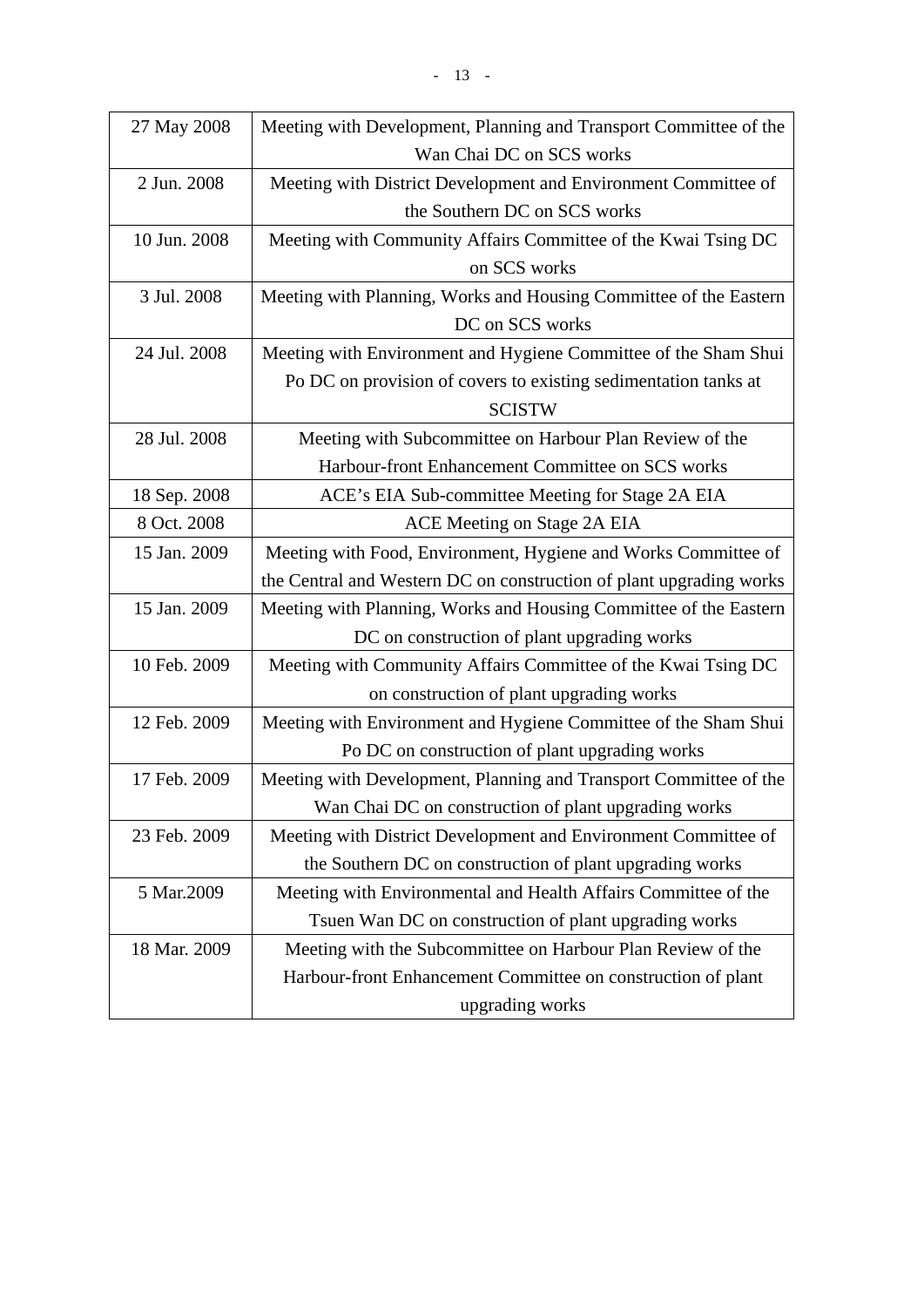| <b>Date</b> | <b>Major Event / Activity</b>                                      |
|-------------|--------------------------------------------------------------------|
| 7 Feb 2005  | Inclusion of HATS Stage 2A in Category C of PWP                    |
| 24 Feb 2005 | Inclusion of PWP Item 4238DS "HATS Stage 2A – environmental        |
|             | impact assessment, investigations and tunnel conveyance system     |
|             | design" in Category B                                              |
| 12 Apr 2005 | Inclusion of "HATS Stage 2A - advance disinfection facilities at   |
|             | SCISTW- site investigations and environmental impact               |
|             | assessment" in Category D                                          |
| 25 Apr 2005 | Report to LegCo Panel on Environmental Affairs the results of the  |
|             | 5-month public consultation exercise on the way forward for HATS   |
| 5 Jul 2005  | Consult LegCo Panel on Environmental Affairs on seeking funding    |
|             | for 4238DS                                                         |
| 5 Jul 2005  | Inclusion of "Advance Site Investigation Works for HATS Stage 2A   |
|             | Tunnel Conveyance System" in Category D                            |
| 22 Jul 2005 | Commencement of Consultancy Agreement No. CE 7/2005 (EP) for       |
|             | carrying out environmental impact assessment (EIA) study for       |
|             | advance disinfection facilities                                    |
| 2 Aug 2005  | Commencement of site investigation works under Category D item     |
|             | "Advance Site Investigation Works for HATS Stage 2A Tunnel         |
|             | Conveyance System"                                                 |
| 16 Dec 2005 | Upgrading of 4238DS "Harbour Area Treatment Scheme, stage 2A -     |
|             | environmental impact assessment, investigations, tunnel conveyance |
|             | system design" to Category A                                       |
| 19 Jan 2006 | Commencement of Consultancy Agreement No. CE 34/2005 (DS) for      |
|             | design of HATS Stage 2A sewage conveyance system                   |
| Sep 2006    | Upgrading of 4341DS to Category B                                  |
| 14 Nov 2006 | Commencement of GI contracts for HATS Stage 2A Sewage              |
|             | Conveyance System                                                  |
| 26 Feb 2007 | Completion of Advance GI works by GEO                              |
| 28 May 2007 | Consult LegCo Panel on Environmental Affairs on seeking funding    |
|             | for 4351DS                                                         |
| 6 Jul 2007  | Upgrading of 4351DS "Harbour Area Treatment Scheme, stage 2A -     |
|             | planning and design of the upgrading works of Stonecutters Island  |
|             | sewage treatment works and the preliminary treatment works" to     |
|             | Category A                                                         |
| 16 Aug 2007 | Commencement of Consultancy Agreement No. CE 8/2006 (DS) for       |

## **Consultation with Legislative Council on Public Works Programme and Work Progress**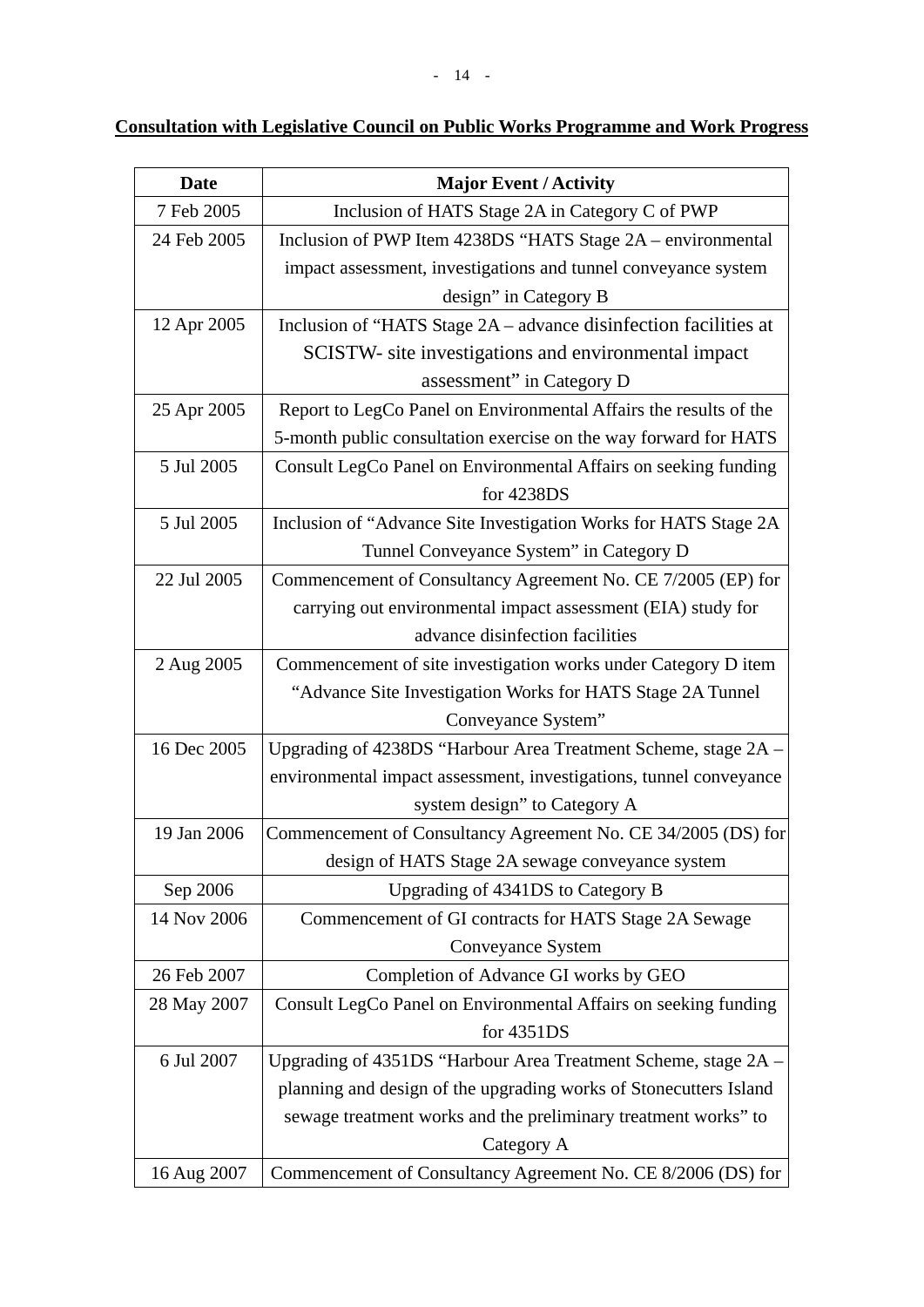| <b>Date</b> | <b>Major Event / Activity</b>                                          |
|-------------|------------------------------------------------------------------------|
|             | design of HATS Stage 2A plant upgrading works                          |
| 31 Aug 2007 | Gazettal of the HATS Stage 2A SCS under the Sewage Tunnels             |
|             | (Statutory Easements) Ordinance (Cap. 438)                             |
| 8 Nov 2007  | Approval of the EIA Report for advance disinfection facilities under   |
|             | <b>EIA</b> Ordinance                                                   |
| 26 Nov 2007 | Consult LegCo Panel on Environmental Affairs on seeking funding        |
|             | for 4352DS                                                             |
| 11 Jan 2008 | Upgrading of 4352DS "Harbour Area Treatment Scheme, stage 2A -         |
|             | construction of advance disinfection facilities at Stonecutters Island |
|             | sewage treatment works" to Category A                                  |
| 29 Apr 2008 | Commencement of the construction of advance disinfection facilities    |
|             | at Stonecutters Island sewage treatment works                          |
| 1 Aug 2008  | Gazettal under Foreshore and Seabed (Reclamations) Ordinance           |
|             | (Cap. 127) for reconstruction of seawall at North Point PTW            |
| 8 Aug 2008  | Gazettal under Foreshore and Seabed (Reclamations) Ordinance           |
|             | (Cap. 127) for reconstruction of seawall at Aberdeen PTW               |
| 30 Sep 2008 | Inclusion of "Harbour Area Treatment Scheme Stage 2A -                 |
|             | Construction of Sewage Conveyance System Consultants' Fees for         |
|             | Tendering Exercise" in Category D                                      |
| 30 Oct 2008 | Approval of the EIA Report for HATS Stage 2A works under EIA           |
|             | Ordinance                                                              |
| 7 Nov 2008  | <b>Authorization under Sewage Tunnels (Statutory Easements)</b>        |
|             | Ordinance (Cap. 438) for HATS Stage 2A                                 |
| 11 Nov 2008 | Authorization under Foreshore and Sea-bed (Reclamations)               |
|             | Ordinance (Cap.127) for the reconstruction of seawall at Aberdeen      |
|             | <b>PTW</b>                                                             |
| 16 Nov 2008 | Resolve objection under Foreshore and Sea-bed (Reclamations)           |
|             | Ordinance (Cap.127) for the Reconstruction of Seawall at North         |
|             | Point PTW                                                              |
| 19 Nov 2008 | Issuance of Environmental Permit for HATS Stage 2A works by EPD        |
| 15 Dec 2008 | Meeting with LegCo Panel on Environmental Affairs for part             |
|             | upgrading of 341DS to Category A as 369DS                              |
| 18 Feb 2009 | Authorization under Foreshore and Sea-bed (Reclamations)               |
|             | Ordinance (Cap.127) for the reconstruction of seawall at North Point   |
|             | <b>PTW</b>                                                             |
| 19 Jun 2009 | Inclusion of PWP Item 369DS "HATS Stage 2A – construction of           |
|             | sewage conveyance system and advance works for upgrading of            |